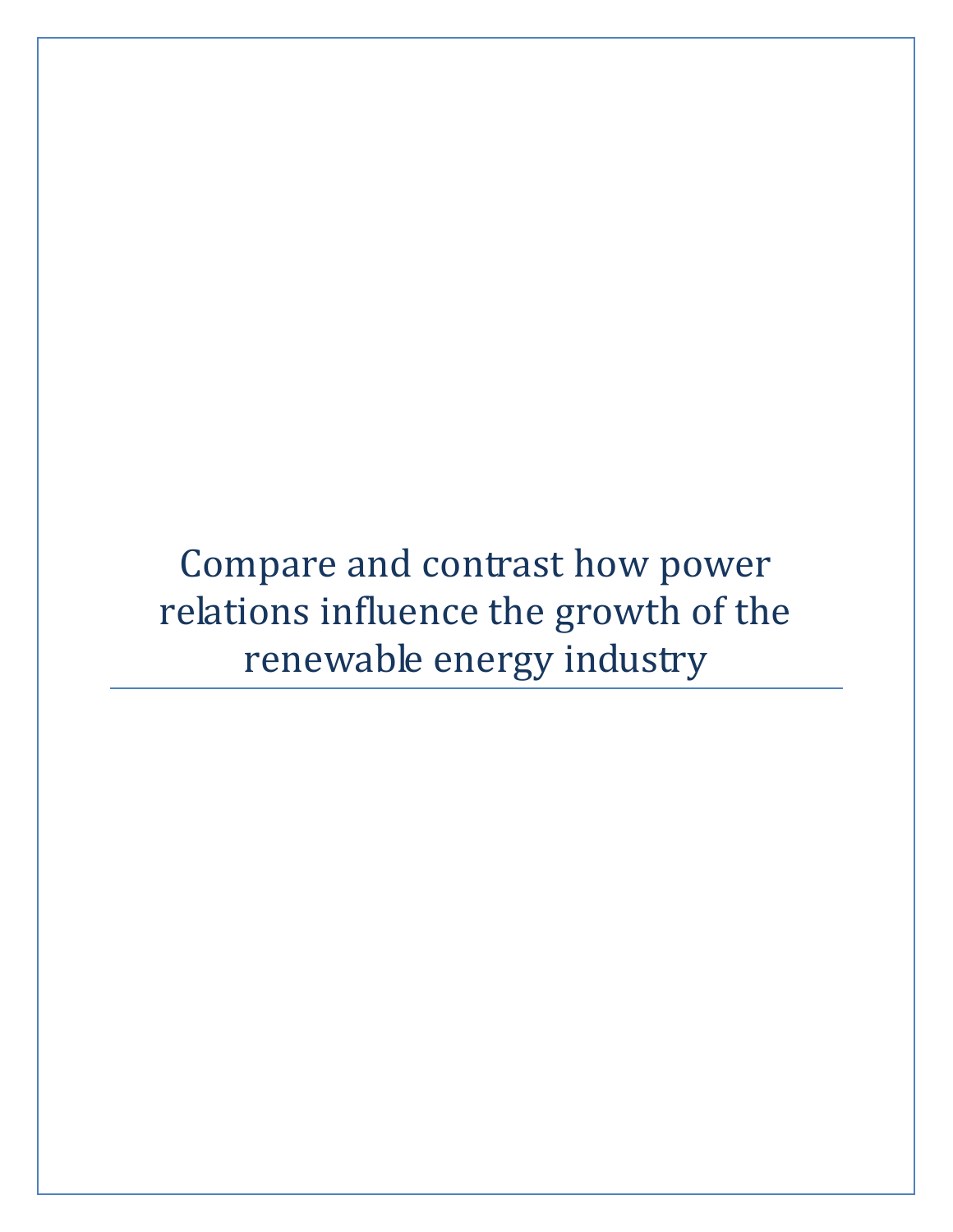## **Introduction**

Australia is better known as one of the liberal democracy around the globe. The notion of the liberal democracy suggests a distinctive perspective on power (Starrett, 2009). The growth of economy and other significant industry in the globalization is largely depends on the mutual relation between the two country. In the age of globalisation power relation help to maintain the overall economy of the country and also help to growth and become one of the most developed country around the globe. Australia and New Zealand are two of most significant country. The continuing economic bend puts a target on the overall role of the renewable energy in the overall growth of the economy. The energy industry fuels the economy and the overall steady availability hence it is important to consider the energy sector in details. This will ensure that there is constant supply of energy to meet the demand.

## **Power relation influence the growth of the renewable energy industry**

Australia is a small greenhouse gas polluter around the global but it has one of the worst per capital as it very dependent on the electricity on its abundant reserve of coal, which eventually helps the country one of the largest exporter of the polluting fuel. Power relation with the new Zealand and Australia will help the countries to grow in the field of renewable energy as Australia and New Zealand are the country which are suppose to have most of the renewable energy. Power relation helps to influence the overall growth of the company and helps to increase the overall renewable energy (Sørensen, 1979). Business practices helps to improve the relation between the countries and thus help to increase the overall economic growth of the country in the global platform. Australia has abundant coal resource whereas the New Zealand have geothermal power station, which constitute total around 77% of the electricity total electricity. With the help of the renewable source the both the country have should produce a better result and help them to growth in the near future.

## **Conclusion**

The renewable energy such as solar power, wind power, coal etc are present in Australia and New Zealand in abundant, which helps to generate electricity and other significance to fuels, which helps to grow the overall economy of the country (Langwith, 2009). Thus, help to increase eat renewable sector into one of the major sector, which add significant part of the economical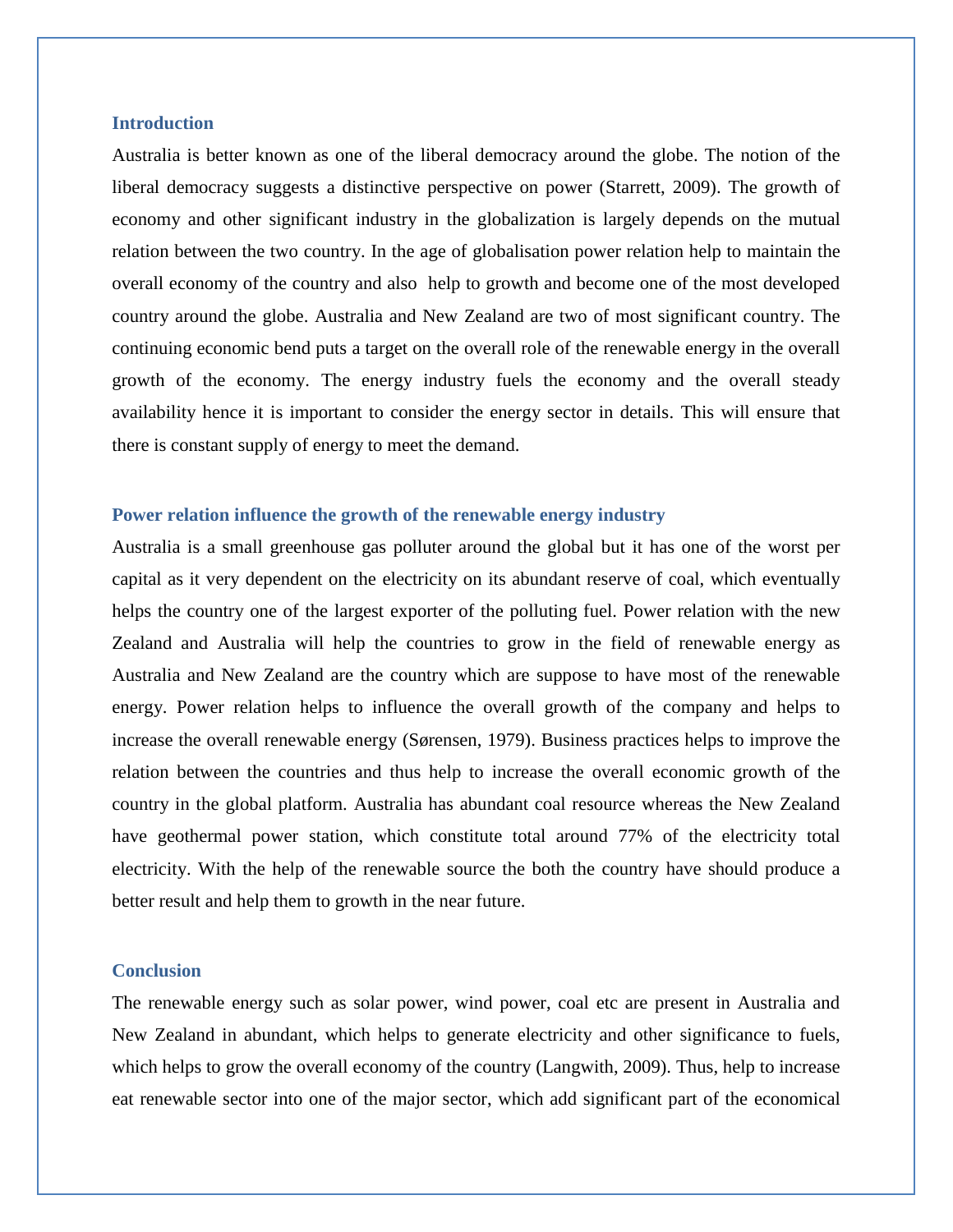growth and thus increase the GDP of both the country. Tasmania focus for 100% renewable, Australia commits to 20% renewable by 2020, Australia is drying out due to greenhouse gas emissions. The pwer relation with the New Zealand will help the Australia to increase their performance related to the renewable energy sector. As New Zealand, is equipped with all the renewable energy when compared with Australia. Globalization is one of the primary activates which the country adapt to become globalised nation which eventually help to improve the economic condition and thus generate economic growth of the country. Power relation will enhance the renewable energy sector of both the country (Da Rosa, 2005).